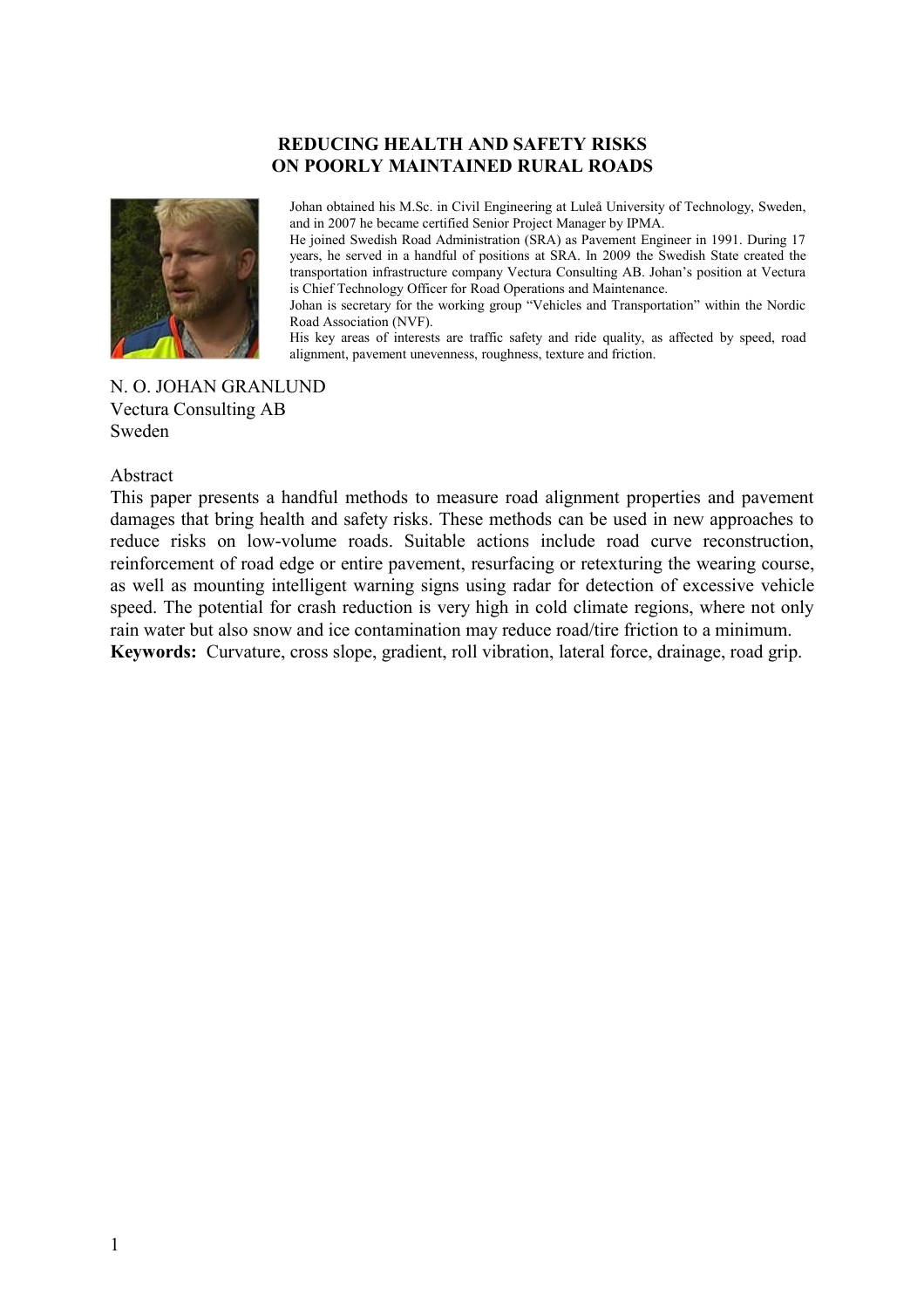## **1. Introduction**

Many professional truck drivers that frequently drive on rural low-volume roads in poor condition are exposed to human whole-body vibration (WBV) higher than the Action Value set by EU directive 2002/44/EC. These drivers suffer unacceptably high risk for stress related heart diseases and for musculoskeletal problems in the neck, shoulders and back. Furthermore they are at high risk of being involved in crashes, where also other road users may be severely injured when colliding with the heavy vehicle.

The main cause of ride vibration is road defects. While vehicle suspension systems are engineered to efficiently isolate the chassis from wheel vibration with higher frequencies, they typically tend to amplify vibration frequencies somewhat lower than 4 Hz. Such vibrations are excited from pavement deformation comparable to, or even longer/wider than, vehicle dimensions.

While most previous research have focused on vertical and pitch vibration, recent truck ride measurements on roads in the Northern Periphery (NP) of the European Union have showed surprisingly high levels of both quasi-static and transient lateral vibration. Unexpected high lateral forces in "egg-shaped" sharp curves and roll-related lateral buffeting is of outermost concern for traffic safety in cold climate, as they may initiate skidding on ice-slippery surfaces. Lateral buffeting also give rise to health issues for vulnerable ambulance car patients.

The Swedish National Institute of Public Health (2008) found that the most common types of preventable mortality in Sweden are lung cancer (death rate of 17.1), suicide (15.4) and cerebro-vascular disease (11.8). Among the therapeutic treatable death causes, diabetes mellitus is the worst "big killer" with a death rate of 4.5. However, motor vehicle crashes are worse, with a death rate of 4.9. There are large regional differences in the risk of being killed in a traffic accident. While the metropolitan areas of Stockholm, Gothenburg and Malmoe have a Standardized Mortality Ratio (SMR) of 70 for vehicle crashes, the rural areas have a SMR of 177. This means that vehicle users in the rural areas have  $(177 - 70) / 70 = 153 \%$ higher risk to end up in a fatal crash, as compared to urban vehicle users. In the Swedish rural areas, vehicle crashes take 39 % more lives than diabetes does.

## **1.1 Extreme Skid Risk in Improperly Banked Outer Curves**

Crash rates in curves have been found to be typically 2 to 4.5 times higher than on straight road sections (Leonard et al., 1994). There is good agreement in the road safety research community that sharper curves cause more accidents (Charlton & de Pont, 2007). Trucks show the highest raise in crash rates between straight and curved road sections. Single sharp curves in highways with long straight sections as well as "flat curves" create some of the most hazardous situations (Haywood, 1980).

Lindholm (2002) investigated all single crashes with fatal outcome in Sweden during four years. The results show that the crash rate ratio between outer curves and inner curves is extremely high; outer curves were found to be 5 times as dangerous as inner curves. On low volume roads, the crash rate ratio exceeds 6. If the extreme over risk seen in outer curves can be eliminated, more than 10 % of all fatal road traffic crashes in Sweden would be prevented.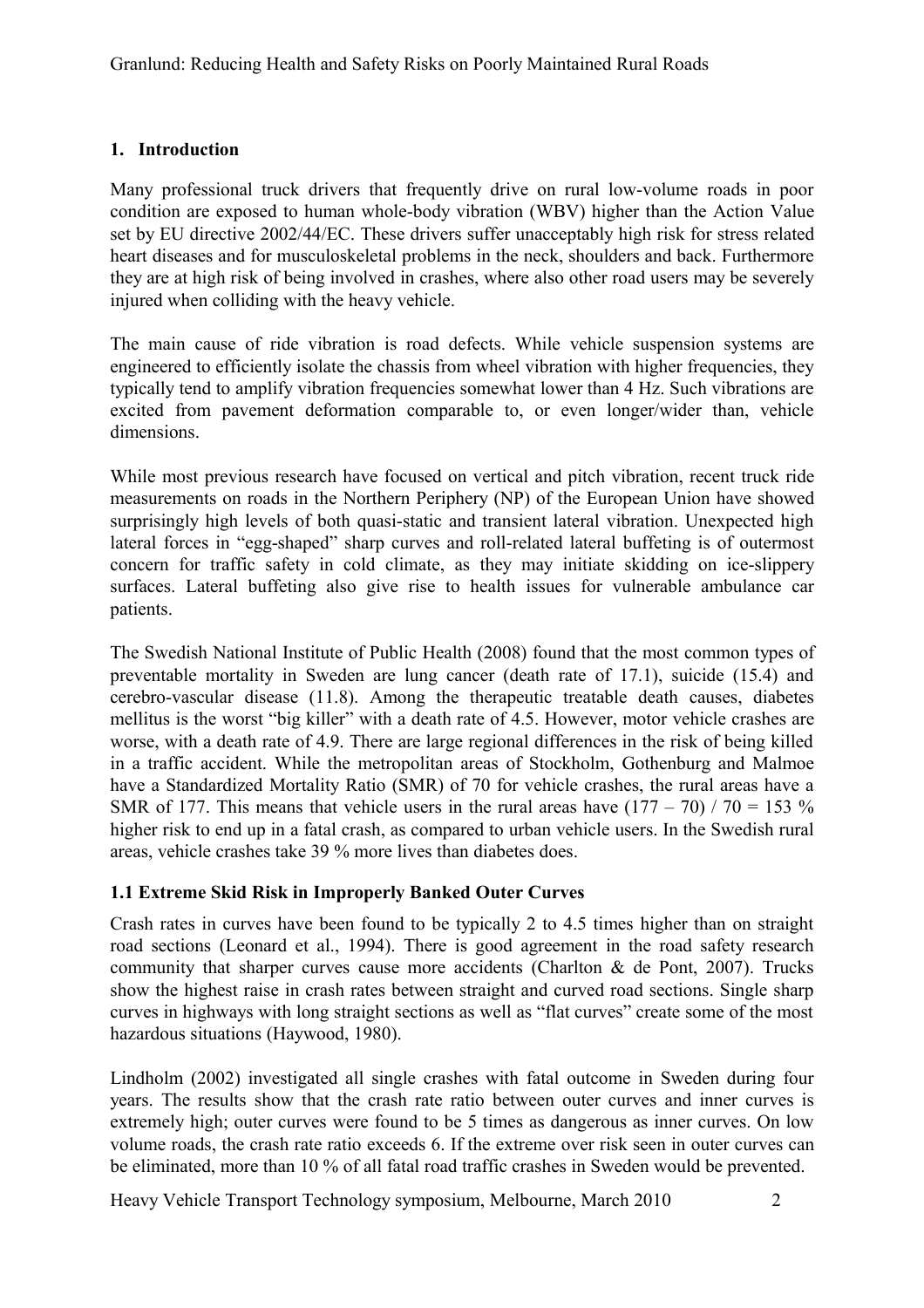The Roadex III project (Granlund, 2008) identified two unique risk factors in outer curves on the NP road networks. The first is that many outer curves on old road sections have insufficient banking, with respect to reference speed and slippery surface conditions. These curves were properly designed when constructed, considering the neglect able cornering forces of ancient low speed traffic with horse-pulled wagons. However, these old curves do not meet the needs of motorized highway vehicles. The second risk factor is that many entrances and exits of improperly designed superelevated outer curves have insufficient Drainage Gradient; below 0.5 %. During and after rainfall, there may be large areas with a very thick water film in these transition sections. The thickness of the water film between tire and road is decisive for the hydroplaning risk. In wintertime, local outer curve sections with insufficient Drainage Gradient are often contaminated by extremely slippery ice while other parts of the road surface may be dry and safe. Such unexpected local ice spots may bring even higher risk, than generic and thus foreseeable slipperiness all over longer road sections.

## **1.2 Bumps and Ride Vibration Cause Poor Health**

Back disorders are costly to society and are the main causes of sick leave in the working community. They cause great pain to those suffering, and are a significant economical burden to society. Professional drivers are a group of workers that have been found to be at high risk for back disorders. Many epidemiological studies have been made on the relationship between back disorders and vehicle operation with vibration exposure. The results show overwhelming evidence of a relationship that is consistent and strong, which increases with increasing exposure, and is biologically plausible. Numerous back disorders are involved, including lumbago, sciatica, generalized back pain, and intervertebral disc herniation and degeneration. The risk is elevated in a broad range of driving occupations, including truck and bus drivers. Elevated risk is consistently observed after five years of exposure; see Teschke et al (1999).

Amongst older commercial drivers, musculoskeletal problems and cardiovascular diseases are the primary reasons for changing their occupation. An increased risk of myocardial infarction among professional drivers was first reported about 50 years ago, and has been reported repeatedly since then. Stress under certain driving conditions is considered to explain the raised level of stress hormones found in commercial drivers, and is believed to cause a large proportion of the health problems, see Hedberg (1993). Bigert et al (2004) showed that the high incidence of certain heart disease among Swedish truck drivers is constant over time.

McFarlane & Sweatman (2003) studied lane-keeping behaviour of heavy trucks on rough road sections. Where the road width is narrow, lateral bump steer disturbances may require the driver to increase concentration into a stress level significant for driver fatigue.

Opinions of professional road users on road service levels across the EU NP area were mapped by Saarenketo & Saari (2004). Truck drivers stated that the worst sections had bumps at culverts, weak pavement shoulders, poor road alignment and incorrect cross slope (with respect to road curvature, decisive for the cornering lateral forces). They also reported continual stress when driving on some long routes that the road agency believed to be in good driving condition. This happens when unexpected poor road conditions make the perceived maximum safe speed drop far below the planned speed. The result is a stressing conflict within the driver, between making a delayed delivery and causing a major traffic safety risk.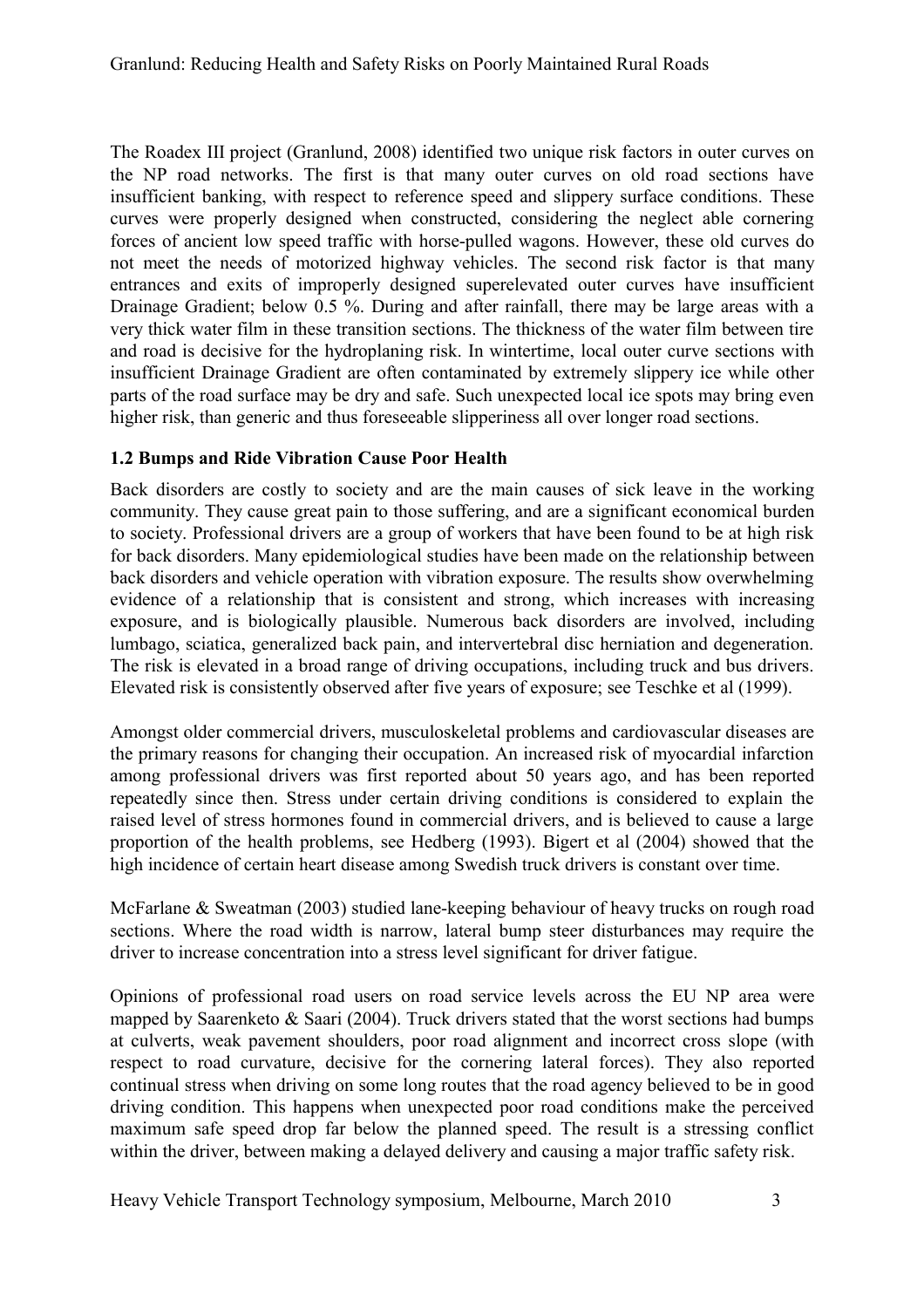Granlund: Reducing Health and Safety Risks on Poorly Maintained Rural Roads

Bray et al (2006) studied physiological stress responses to vehicular buffeting during a 5 minute mild 'off road' exposure in a motion simulator, producing transient low frequency roll vibration with  $1 \text{ m/s}^2$  r.m.s. lateral vibration. This level is not unusual during normal truck driving on rural roads in the EU NP. The controlled exposure provoked an increase in heart rate and blood pressure and a significant hypocapnia of  $P_{ET}CO_2$  34 mm Hg caused by tachypnea, which took the test persons 5 minutes to recover. The authors concluded that buffeting in everyday transport can affect people with cardiovascular disease.

The Roadex III project has done an accurate assessment of truck driver's exposure to vibration, see Granlund (2008). Measurements were made in a timber logging truck during ten roundtrips of 140 - 170 km, with most time spent on Rd 331 between the Swedish inland forest area and the coast. The results showed that for all measured working days, the daily vibration exposure  $A(8)$  was above 0.65 m/s<sup>2</sup>, including normal pauses with zero vibration, and that  $A(8) = 0.76$  m/s<sup>2</sup> is a fair estimate for an 8 hour shift on this kind of routes. This is significantly above the EU Action Value of  $A(8) = 0.5$  m/s<sup>2</sup>. Thereby employers of truck drivers performing long and bumpy driving in the EU are required to take necessary technical and/or organizational actions to minimize the driver's exposure to vibration.

EU employers are also obliged to perform a special risk assessment for workers exposed to repeated mechanical shock, such as from bumpy rides. The Roadex III case study showed that even when driven at low speeds (below 40 km/h), severe bumps (> 5 cm) exposed the truck driver to an equivalent daily static compression dose  $S_{ed}$  over 0.5 MPa. This stress level corresponds to health risk, as per the ISO 2631-5 (2004) standard.

## **2. Identifying Hazardous or Unhealthy Road Sections where Action is needed**

All the road analysis methods presented below are using data for road alignment and road condition, measured with a laser/inertial Profilometer such as the one showed in [Figure 1.](#page-3-0)



[Photo: Mats Landerberg]

<span id="page-3-0"></span>**Figure 1 Vecturas Profilograph P45**

## **2.1 High Curvature and Lack of Cross Slope Increase Side Friction Demand**

While much energy is spent on careful alignment design of new roads to be built or rehabilitated, the constructed ratios between cross slope to curve radius are seldom inspected. Even worse is that old roads are not inspected in terms of alignment design. One reason is that many road managers consider it difficult to perform an evaluation. However, this section provides a simple but yet scientific method, which yields a single value to check.

As described by Newton's second law of mechanics, cornering vehicles undergo centripetal acceleration acting toward the centre of the curvature. The exciting lateral force is given by velocity (squared) [m/s], divided by curve radius [m] and gravity  $[m/s^2]$ . The reaction forces Heavy Vehicle Transport Technology symposium, Melbourne, March 2010 4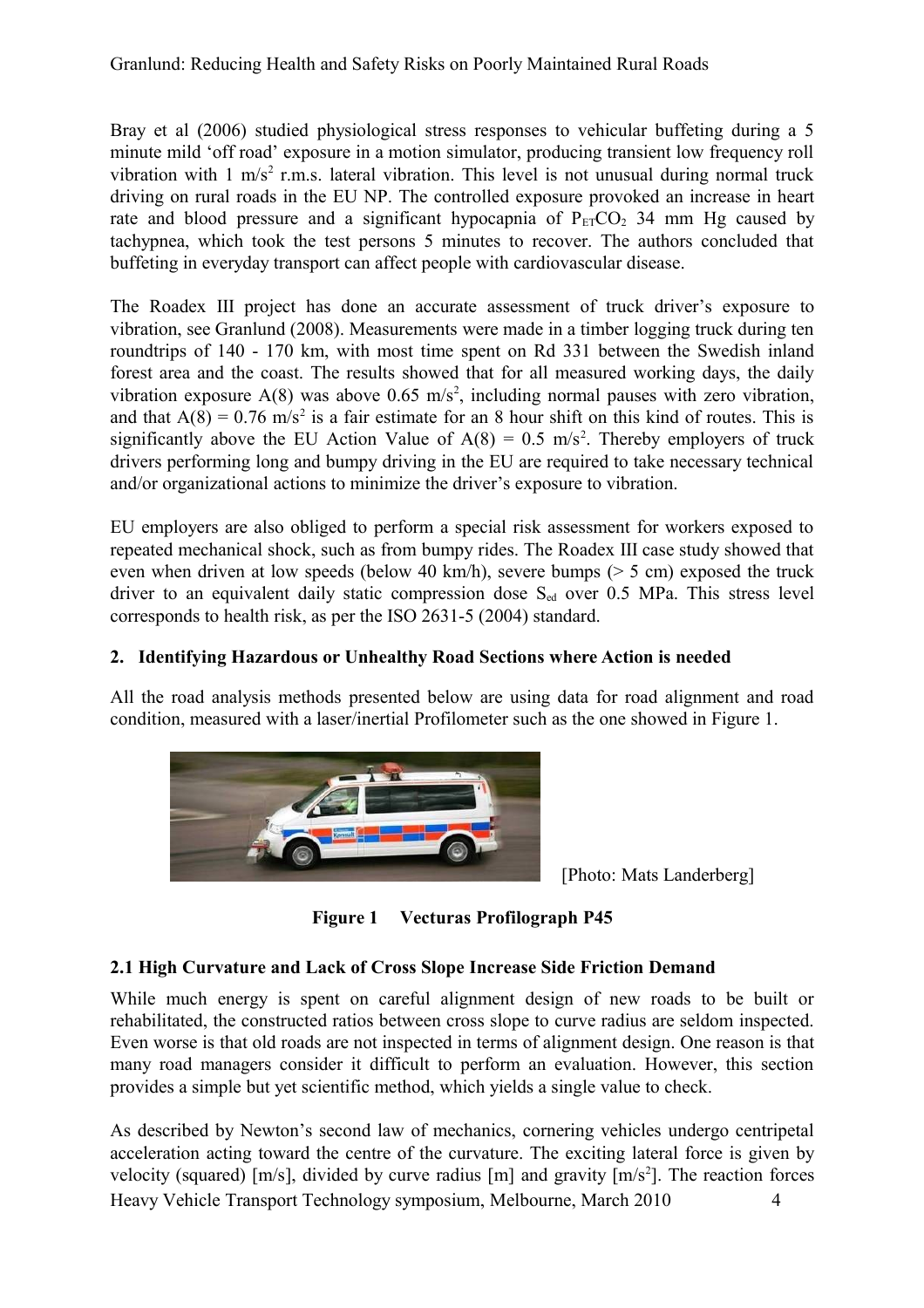#### Granlund: Reducing Health and Safety Risks on Poorly Maintained Rural Roads

needed to balance the ride is simply the sum of pavement cross slope (E [%]) and the demanded side friction factor *fsd*, see equation 1. In order to provide acceptable stability margin for the ride, the demanded side friction must not exceed the supply side friction factor *fss*. The supply side friction factor *fss* used in Sweden is given by equation 2. For 90 km/h (25 m/s) roads, *fss* equals 0.118. Equation 2 does not provide conservative, "safe" values in a winter perspective, since slippery thin "black ice" may give  $f_s < 0.05$  when traversed with unstudded winter tires. The lack of margin is remarkable, since more than 1 out of 2 fatal winter skid accidents in Sweden occur on "thin ice". See Granlund (2008) for details.

$$
\frac{v^2}{R^*g} \approx E + f_{sd} \tag{1}
$$

$$
f_{ss} = 0.28 * e^{-0.0346 * \sqrt{1.5}} \tag{2}
$$

For the road section of interest, the demand  $f_{sd}$  is simply calculated by inserting reference speed and data on curvature and cross slope (in 1 m steps) in equation 1. Then  $f_{sd}$  is compared to the supply *fss* given by inserting reference speed in equation 2. See example in [Figure 2.](#page-4-0)



<span id="page-4-0"></span>**Figure 2 Excessive Friction Demand in a Sharp and Flat 70 km/h Crash Curve**

Experiences in Sweden show that road sections where the demand side friction factor *fsd* exceeds the supply side friction factor *fss* typically have a very high crash rate. Key factors for crash prevention at these sites are speed reduction, intensified friction maintenance, increased cross slope/banking and reduced curvature.

#### **2.2 Raise the Drainage Gradient above 0.5 % at Outer Curve Transitions**

The Drainage Gradient (DG) is the resultant of Cross Slope and Longitudinal Gradient. If the DG is too low, below 0.5 %, the road surface provides unacceptably low skid resistance. Both Cross Slope and Longitudinal Grade are measured with Profilometers as the one seen in [Figure 1.](#page-3-0) Using Profilograph data from Rd 331, the Roadex III project demonstrated that most outer curves were poorly designed as they had insufficient DG. Later investigations on several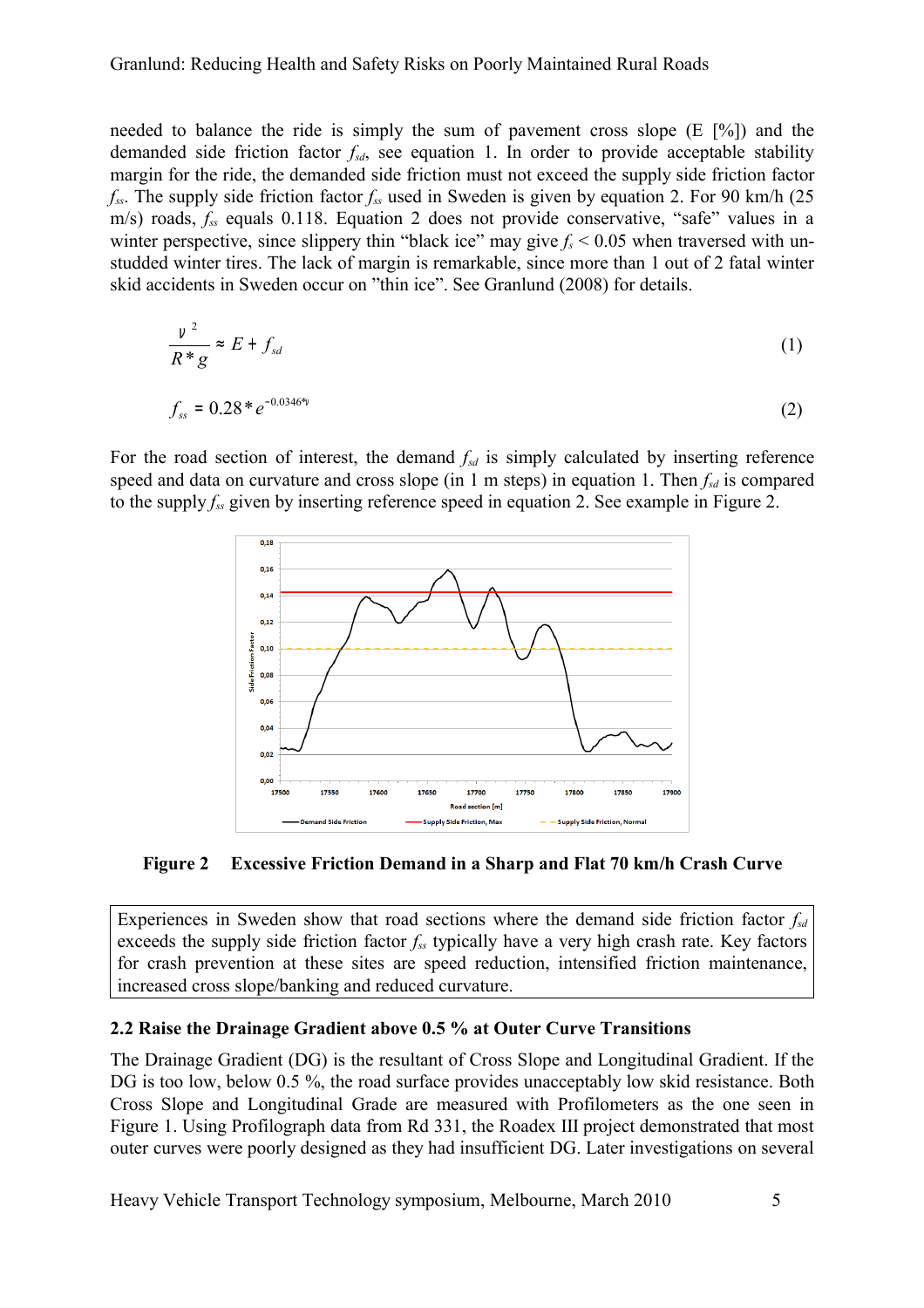other roads, including accident hot spots on brand new express roads, showed that insufficient DG at entrances and exits of banked outer curves is often built in already in the road design.

Transitions into and out of banked outer curves are less than 1 % of normal road length. Despite their small share of road length, experiences in Sweden show that a large share of all rural crashes take place in these sections. Key factor for crash prevention at these sites is to avoid poor drainage in sections where lateral forces may be significant. This can be done by redesigning the pavement geometry, so the cross slope transition is moved from the curve to a straight section where lateral forces are low. If possible, the transition should be made in an (artificially created, if needed) up- or downgrade. In some cases, permeable asphalt can be used in the curve transitions.

## **2.3 Ride Vibration and Shock: Keep Road Roughness IRI20m below 3 mm/m**

A study of 78 631 crashes showed that when road roughness level increase, also the crash rate increase (Ihs et al, 2002). A general relationship between crash rate and International Roughness Index (IRI) for roads with AADT 1000 – 4000 vehicles/day is given by equation 3. The equation shows that if the road is rough (IRI 3 mm/m), the crash rate is expected to be 20 % higher than if the road had been smooth (IRI 1 mm/m). The study also showed that high variance in roughness (local road damage) is accompanied by further increased crash rate.

Crash rate per 100 million axle pair km = 
$$
22.7 + 2.54
$$
\*  $IRI_{20m}$  [mm/m] (3)

Truck drivers' exposure to ride vibration was related to the International Roughness Index by Ahlin et al (2000). For a heavy truck with trailer driving at 75 km/h, equation 4 gives a relationship between seat vibration and IRI.

$$
RMS(a_{x,y,z}) = 0.18 + 0.30 * IRI100m
$$
 (4)

The EU Action Value  $A(8)$  is set to 0.5 m/s<sup>2</sup>. Assuming that 100 min/day consists of loading, unloading and pauses with zero ride vibration, the remaining 380 min of the 8 hour working day is allowed to have an intensity of  $0.56 \text{ m/s}^2$ . In order to keep the driving time exposure below this value, equation 4 shows that average road network roughness should be below IRI  $= (0.56 - 0.18) / 0.30 = 1.27$  mm/m. This is a low road roughness level for road networks; in many rural areas not realistic to achieve without significantly raised road funding.

Experiences in Sweden show significant reduction in ride vibration and shock by eliminating bumps and other local road damage causing  $IR_{20m}$  higher than 3 mm/m, as well as steps at road/bridge joints and potholes causing Megatexture over 0.60 mm.

# **2.4 Limit Truck Roll and Lateral Vibration by Keeping RBCSV below 0.30 %**

The Roadex III study reported by Granlund (2008) validated a new pavement condition parameter called "Rut Bottom Cross Slope Variance" (RBCSV), by correlation with truck roll vibration as well as with truck lateral vibration. A limit value of 0.30 % was drafted for RBCSV, based on values recorded at hazardous sites / accident hot spots, on truck driver's subjective opinion as well as on statistical analysis of data from road sections in various conditions.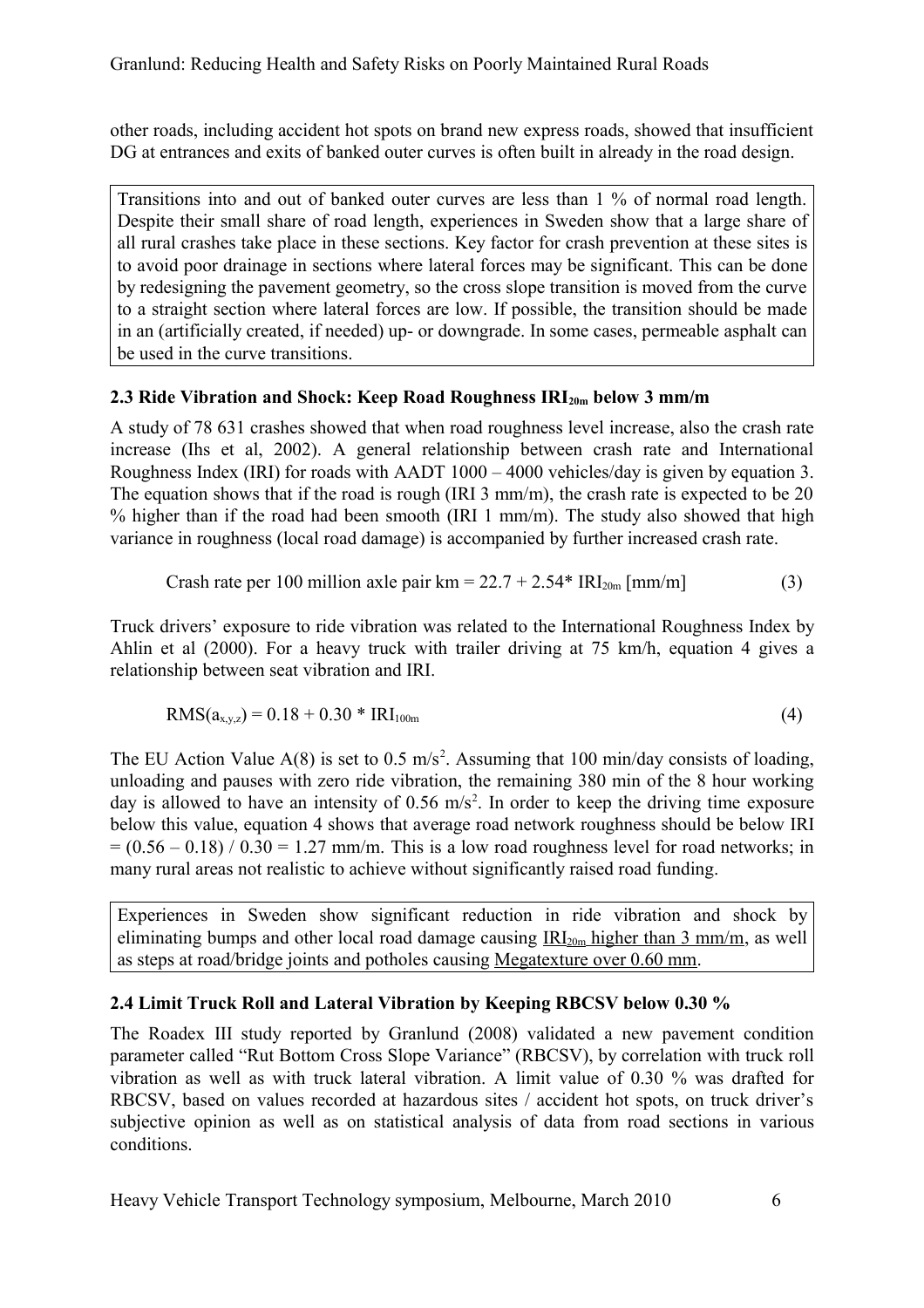RBCSV is based on road profile data, laser scanned at 16 kHz in the bottom of the truck wheel paths (left and right), inertial compensated for the Profilometer vehicle roll angle versus the horizon, and eventually reported in steps no longer than 1 m.

Since Nordic HGV's typically has a track width of about 2.0 m, the height sensors recording Rut Bottom Cross Slope (RBCS) should be spaced 2.0 m. Preferably, the elevation in each wheel path is estimated by readings from several (three or more) height sensors, rather than by readings from a single sensor in the Profilograph rut bar. From the data recovered, the RBCS is calculated as described below.

The calculation is made with a crucial filtering procedure to remove very long wave slope variance, relating to superelevation change at outer curve transitions. Depending on road section width and reference speed, such desired change in cross slope takes place over some 40 - 200 m. These transitions smoothly tilt the truck cab roll angle from one side to the other without producing roll-mode vibration. The vital filter is calibrated with the road's reference speed, thereby normalizing the filtering to typical roll vibration eigenfrequencies of heavy truck suspended masses.

The long wave variance is removed from the RBCS with the following "running averaging" procedure:

- 1. For each road section, very long wave variance in RBCS is calculated centred over the base length relevant for the current reference speed limit, see Table 1. This is made by taking the average over as many values "before" as "after" the current section. Since this step is made for each section, the procedure may be called "moving averaging".
- 2. The derived series of "the surroundings very long wave variance" is now subtracted from the origin RBCS series.
- 3. The resulting series of data has an average value of 0 % (zero) and reflects only sudden variance (within 1 to 31 m) in RBCS. This series does not longer give information about the RBCS magnitude, but from this series it is now possible to calculate RBCS variance in terms of running Root-Mean-Square.

| Reference speed |                     | Base length |
|-----------------|---------------------|-------------|
| [km/h]          | $\lceil m/s \rceil$ | m           |
| 30              | 8.3                 |             |
| 50              | 13.9                | 13          |
| 70              | 19.4                | 19          |
| 90              | 25                  | 25          |
| 110             | 30.5                | 31          |

<span id="page-6-0"></span>**Table 1 Base length for moving averaging**

The RBCS of a 400 m long road section is showed with a red dotted graph in [Figure 3;](#page-7-1) data is given in step of 1 m. Since the section has 70 km/h reference speed, the base length is 19 m (see [Table 1\)](#page-6-0). The long wave cross slope variance, which may be a fruit of smooth curve transitions, is showed with a purple graph.

The difference between the two graphs in [Figure 3](#page-7-1) constitutes the undesired Cross Slope variance, and is showed with a blue graph in [Figure 4.](#page-7-0)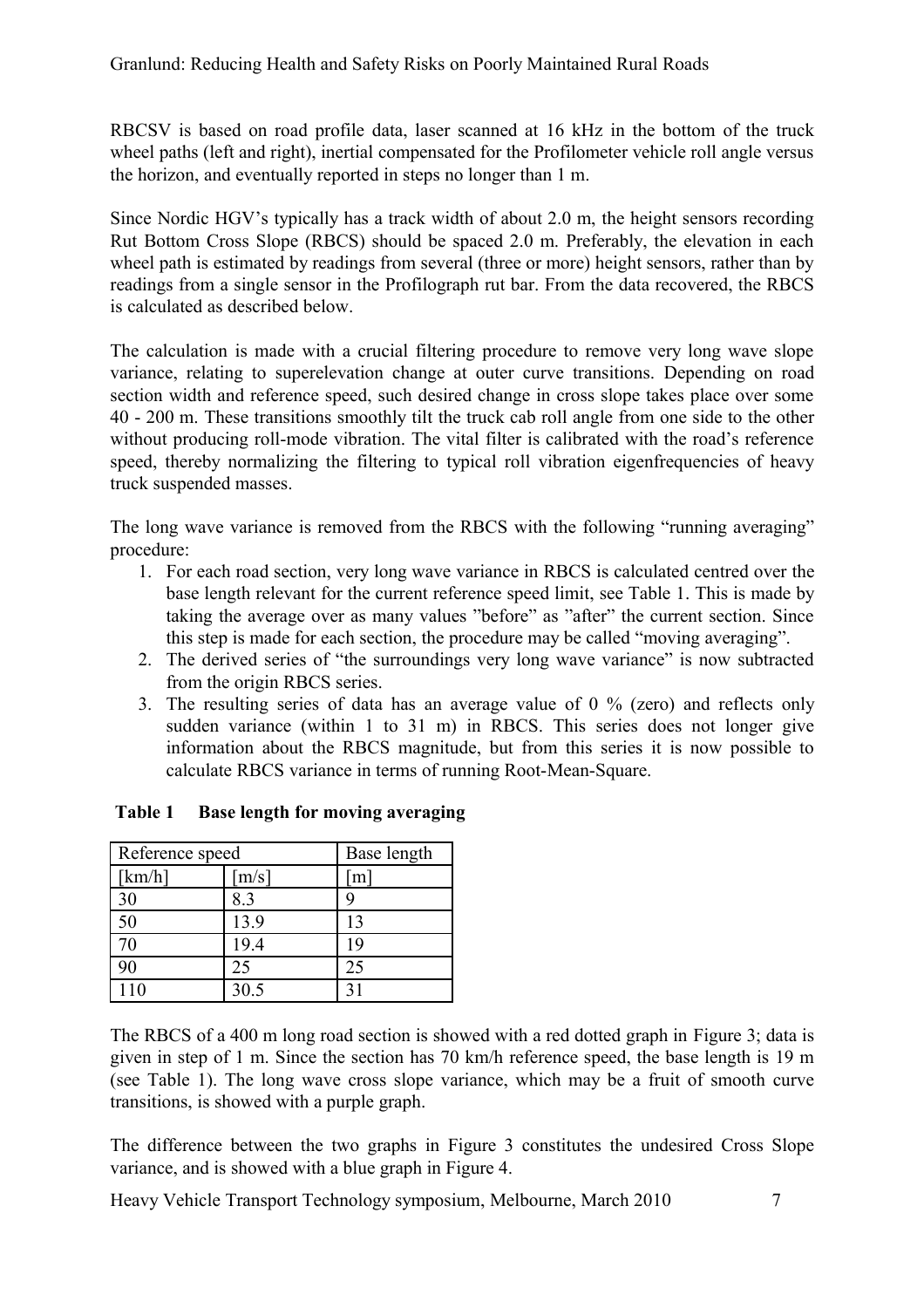

<span id="page-7-1"></span>**Figure 3 RBCS and its "very long wave" variance**



<span id="page-7-0"></span>**Figure 4 RBCS and its undesired variance**

In the next step, running Root-Mean-Squares of undesired variances are calculated in two parallel runs. One run calculates the RMS variance over 5 m "short sections", addressing truck wheel axle roll vibration. The other run calculates the RMS variance over 20 m "long sections", addressing chassis/cab roll excitation. See [Figure 5.](#page-7-2)



<span id="page-7-2"></span>**Figure 5 RMS of short wave and long wave RBCS variance**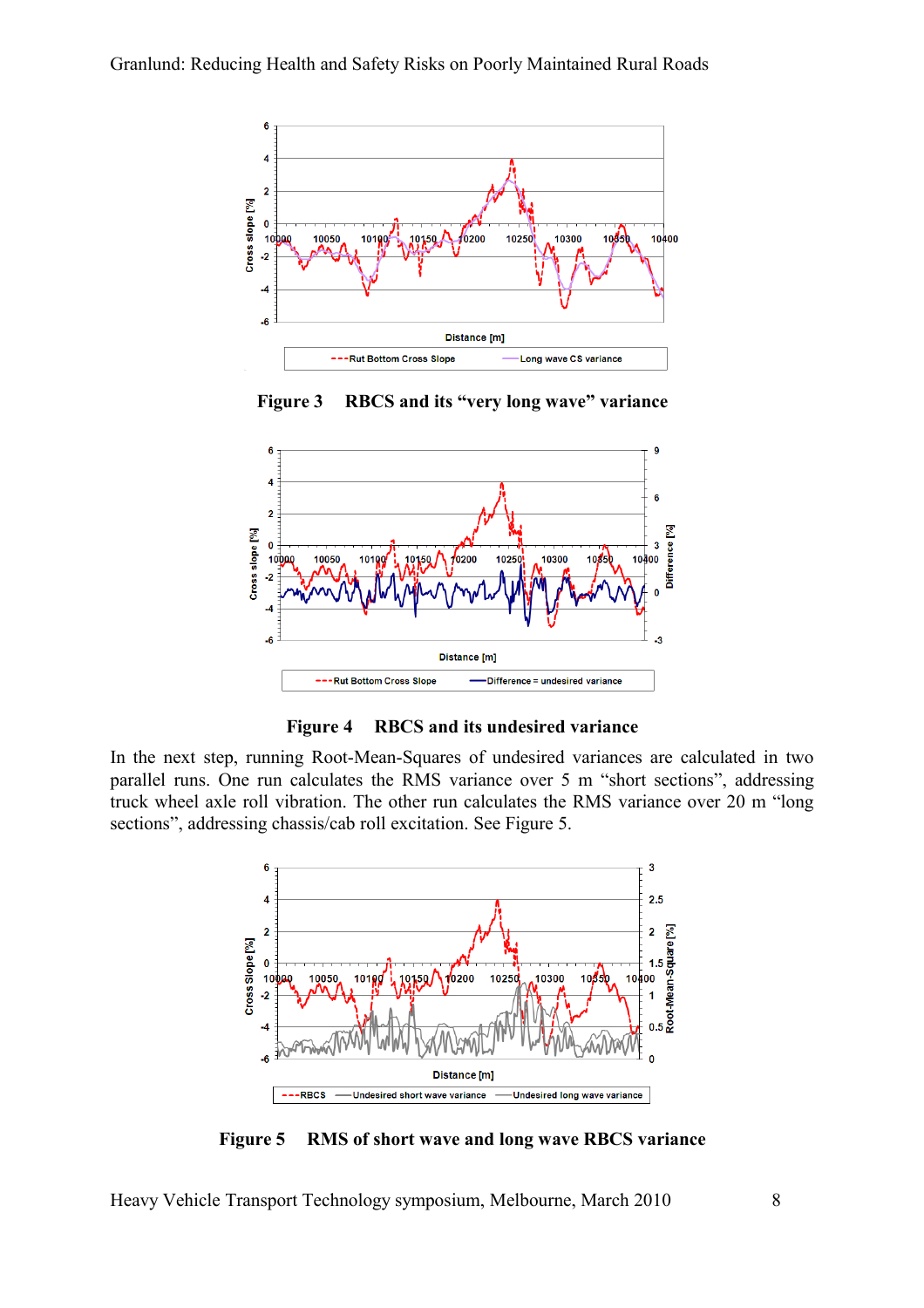In the final step, the maximum of the two variances in [Figure 5](#page-7-2) is reported as the undesired Variance of Rut Bottom Cross Slope (RBCSV). While the long wave RMS is generally decisive, the short wave RMS is highest in some sections with local extreme pavement edge damage.

In the Roadex III project, the roll angle of a Scania R144G truck cab was measured with an Oxford Technical Solutions RT 3050 GPS/inertial unit. The variance of truck cab roll angle is compared with the variance of the RBCS (RBCSV) in [Figure 6.](#page-8-1) The graphs show a good overall fit. However, there is a large local shift in magnitude between the graphs at section 125/275 km. This discrepancy was caused as the truck driver decided to leave the wheel track at the edge damage in section 125/275 km seen in [Figure 7](#page-8-0) (photo and Profilograph scan). The laser scan showed that the edge deformation was 69 mm deep. Despite the fact that the truck was driven around the worst part of the 69 mm deep edge deformation, truck cab lateral acceleration peaked at 2 m/s<sup>2</sup>. A seat pad under the truck drivers' bottom peaked at 3.5 m/s<sup>2</sup> lateral acceleration on the straight road section. Obviously the experienced truck driver's decision to avoid the edge deformation by leaving the wheel paths was correct; otherwise a crash may have occurred during the test.



<span id="page-8-1"></span><span id="page-8-0"></span>**Figure 6 Pavement RBCSV versus Variance of Truck Cab Roll Angle**



**Figure 7 Pavement edge deformation at 125/275 km**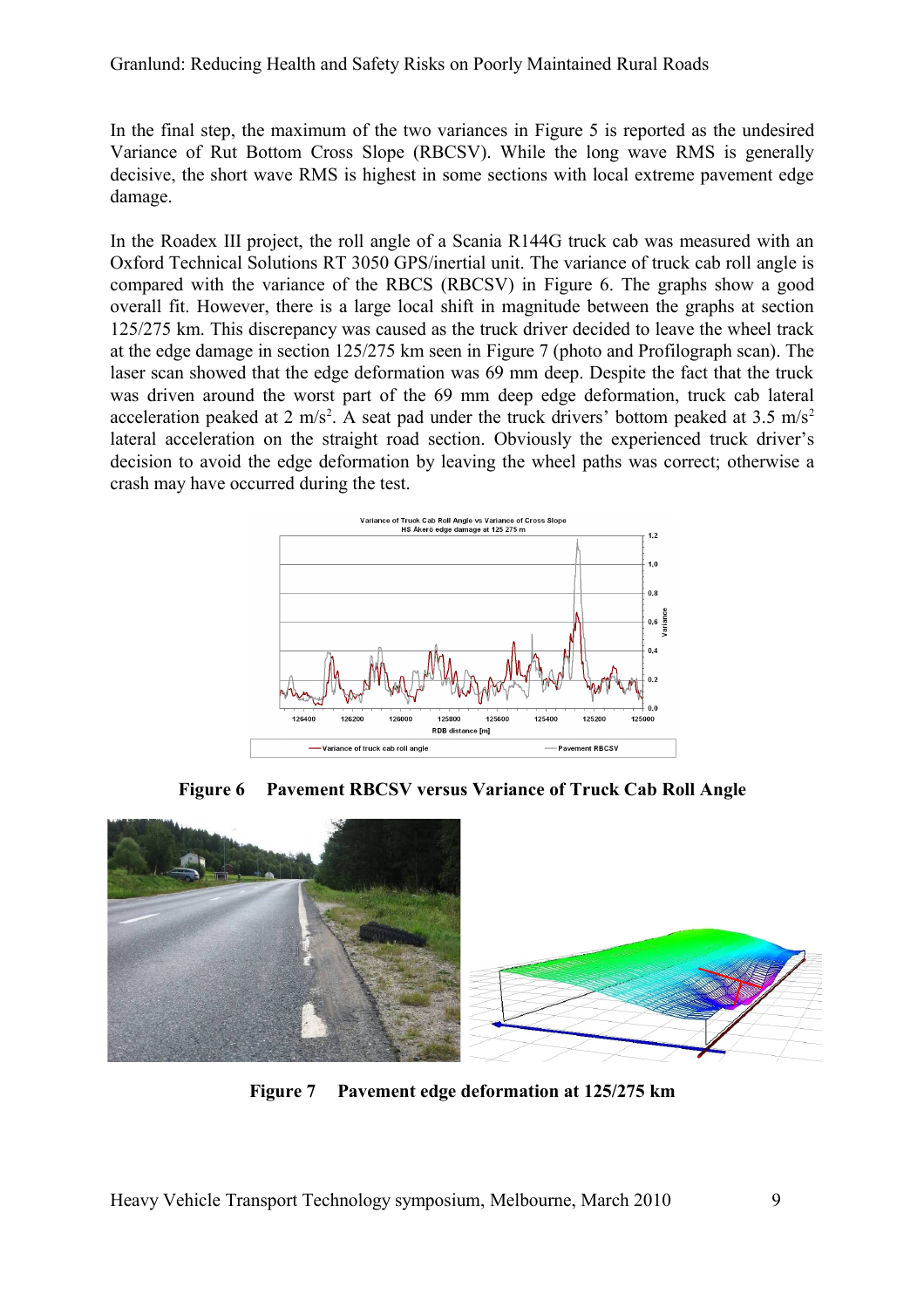As showed in the Roadex III project, RBCSV is strongly correlated to both roll and lateral vibration in heavy vehicles. Furtermore, it has been showed that road sections with RBCSV exceeding 0.30 % are overrepresented "hot spots" in the crash records.

## **2.5 Avoid Low or Split Friction by Keeping Macro texture above 0.6 mm in Both Ruts**

When driving in rain, too low pavement texture depth can be as hazardous as having slick worn tires. The minimum level of "safe" Macro-texture (MaTx) varies somewhat with surface type and texture measurement method. For MaTx-data from the Profilograph in [Figure 1,](#page-3-0) a benchmark value is MPD 0.6 mm.

Poor patch repair often create large variance between wheel paths, in terms of colour and MaTx. The outcome may include hazardous Split Friction when braking hard in wet (freeze/thaw) road condition. The result may be jack-knifing or trailer swing.

There were 5 crashes in a curve on Swedish HW 61 within 2 weeks after the edge patch repair seen in [Figure 8.](#page-9-0) Profilograph data showed good MaTx, MPD  $1.0 - 1.3$  mm, on the intact asphalt. However, the patch had less than MPD 0.3 mm. The patch did not only give too low wet friction, but also Split Friction compared to the other wheel path.



Photo: Bengt Andersson and Mats Ekehov

## <span id="page-9-0"></span>**Figure 8 Hw 61: After Edge Repair, the Curve had 5 Crashes in 2 Weeks**

## **3. Conclusion**

The health and safety risks are unacceptably high on poorly maintained rural roads. Key factors for risk reduction are road roughness, lateral force, drainage and road grip. Parameters that affect the key factors include pavement (edge) bearing capacity, speed, curvature, cross slope, gradient and texture. This paper presents a handful of analysis methods that can be used to identify risk sections, where actions should be taken.